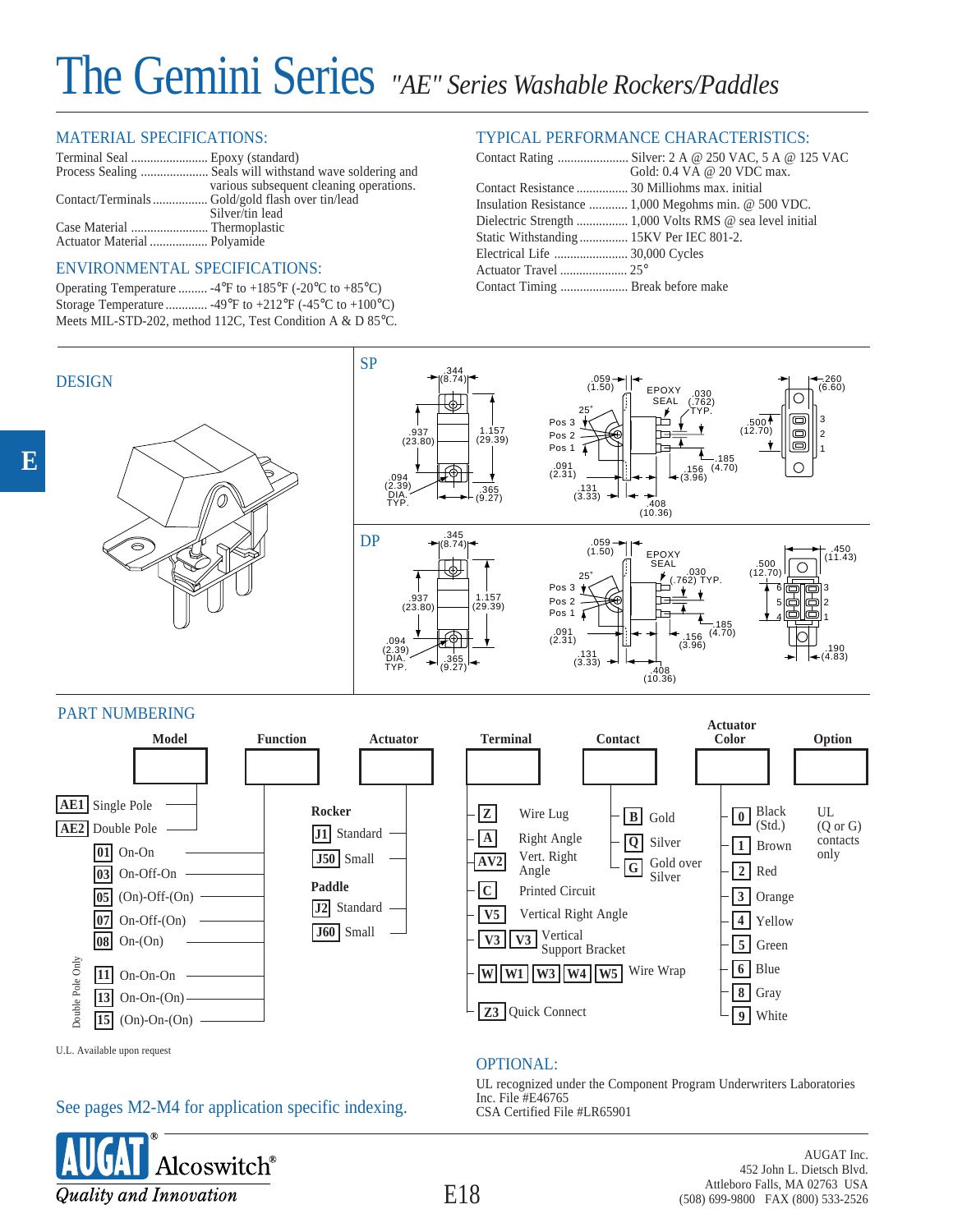## The Gemini Series *"AE" Series Washable Rockers/Paddles*

## FUNCTIONS

The following functions available in SP or DP.

|                                                                                |                      |                                                                                                                                                                                                                                                                                                                               | <b>ALCO</b>                                                                 | ALCO       |            |                                               |
|--------------------------------------------------------------------------------|----------------------|-------------------------------------------------------------------------------------------------------------------------------------------------------------------------------------------------------------------------------------------------------------------------------------------------------------------------------|-----------------------------------------------------------------------------|------------|------------|-----------------------------------------------|
| 01                                                                             | 2 Positions          | None indicates no mechanical position                                                                                                                                                                                                                                                                                         | On                                                                          | None       | On         |                                               |
| 03                                                                             | 3 Positions          |                                                                                                                                                                                                                                                                                                                               | On                                                                          | Off        | On         |                                               |
| $05\,$                                                                         | 3 Positions          | Off indicates a mechanical position with no electrical connection.                                                                                                                                                                                                                                                            | (On)                                                                        | <b>Off</b> | (On)       |                                               |
| $07\,$                                                                         | 3 Positions          |                                                                                                                                                                                                                                                                                                                               | (On)                                                                        | Off        | On         |                                               |
| 08                                                                             | 2 Positions          | (On) indicates momentary action.                                                                                                                                                                                                                                                                                              | (On)                                                                        | None       | On         |                                               |
|                                                                                |                      | SPDT, connect terminals:                                                                                                                                                                                                                                                                                                      | $-2$                                                                        |            |            |                                               |
|                                                                                |                      | DPDT, connect terminals:                                                                                                                                                                                                                                                                                                      | -2<br>5                                                                     |            | -3         |                                               |
| 11                                                                             | 3 Positions          |                                                                                                                                                                                                                                                                                                                               | On                                                                          | On         | On         |                                               |
| 13                                                                             | 3 Positions          |                                                                                                                                                                                                                                                                                                                               | (On)                                                                        | On         | On         |                                               |
| 15                                                                             | 3 Positions          |                                                                                                                                                                                                                                                                                                                               | (On)                                                                        | On         | (On)       |                                               |
|                                                                                |                      | Functions available in DP only: Connect terminals:                                                                                                                                                                                                                                                                            | -2                                                                          |            | 3          |                                               |
|                                                                                |                      | SP3T Available in DP Format Only                                                                                                                                                                                                                                                                                              | $-5$                                                                        |            | $5-$<br>-6 |                                               |
| <b>Wiring Diagrams</b><br>for Functions<br>Pos.3<br>Pos.2<br>Pos.1<br>13<br>11 | ALCO<br>فقفعفو<br>15 | SINGLE POLE 3 POSITION<br><b>POS. 1</b><br>OUT 1 $6-$<br>JUMPER*<br>$-3$<br>6 (OUT)<br>—2  IN<br>$5 -$<br>OUT <sub>3</sub><br>OUT 2 $ 4=$<br>$=$ 11<br>$2$ (IN)<br>SP3T function achieved with<br>external jumpers.<br>* Installed by Customer                                                                                | POS. 2<br>6<br>$\begin{array}{c} \bigcirc \\ 4 \text{ (OUT)} \end{array}$   | $2$ (IN)   | 6          | POS. <sub>3</sub><br>bЗ<br>$\bigcirc$ 1 (OUT) |
| J1<br>Rocker                                                                   |                      | Use beveled frame B100 for enhancement (Pg. E12)<br>Use beveled frame B200 for enhancement (Pg. E12)<br>when ordering with terminations other than $\check{\mathbf{C}}$ or $\mathbf{Z}$ .<br>when ordering with terminations other than $C$ or $Z$ .                                                                          |                                                                             |            |            | <b>ACTUATORS</b><br>$\bm{J50}$                |
|                                                                                |                      | $-531+$<br>(13.49)<br>.310<br>.280<br>.299<br>(7.87)<br>7.59)<br>(7.11)<br>$\leftarrow$ (11.68)<br>, 664.<br>(16.87)<br>365<br>(9.27)<br>Unless otherwide specified by terminal type,<br>Unless otherwide specified by terminal type,                                                                                         | $\begin{array}{c} \begin{array}{c} -450 \\ (11.43) \end{array} \end{array}$ |            |            | Rocker                                        |
|                                                                                |                      | the panel mounting bracket will be supplied.<br>the panel mounting bracket will be supplied.                                                                                                                                                                                                                                  |                                                                             |            |            |                                               |
| J <sub>2</sub>                                                                 |                      | Use beveled frame B100 for enhancement (Pg. E12)<br>Use beveled frame B200 for enhancement (Pg. E12)<br>when ordering with terminations other than $C$ or $Z$ .<br>when ordering with terminations other than $C$ or $Z$ .                                                                                                    |                                                                             |            |            | J60                                           |
| Paddle                                                                         |                      | 084<br>2.13)<br>(3.96)<br>(3.18<br>$.332$<br>(8.43)R<br>.740<br>230<br>(18.8)<br>(5.84)R<br>पा<br>┲<br>$\frac{0.365}{(9.27)}$<br>Unless otherwide specified by terminal type,<br>Unless otherwide specified by terminal type,<br>the panel mounting bracket will be supplied.<br>the panel mounting bracket will be supplied. | 10.97<br>644<br>(16, 36)<br>  450<br>(11.43)                                |            |            | Paddle                                        |

**Need more technical information?**

*Consult your local Augat sales office listed on the back cover*

AUGAT Inc. 452 John L. Dietsch Blvd. Attleboro Falls, MA 02763 USA (508) 699-9800 FAX (800) 533-2526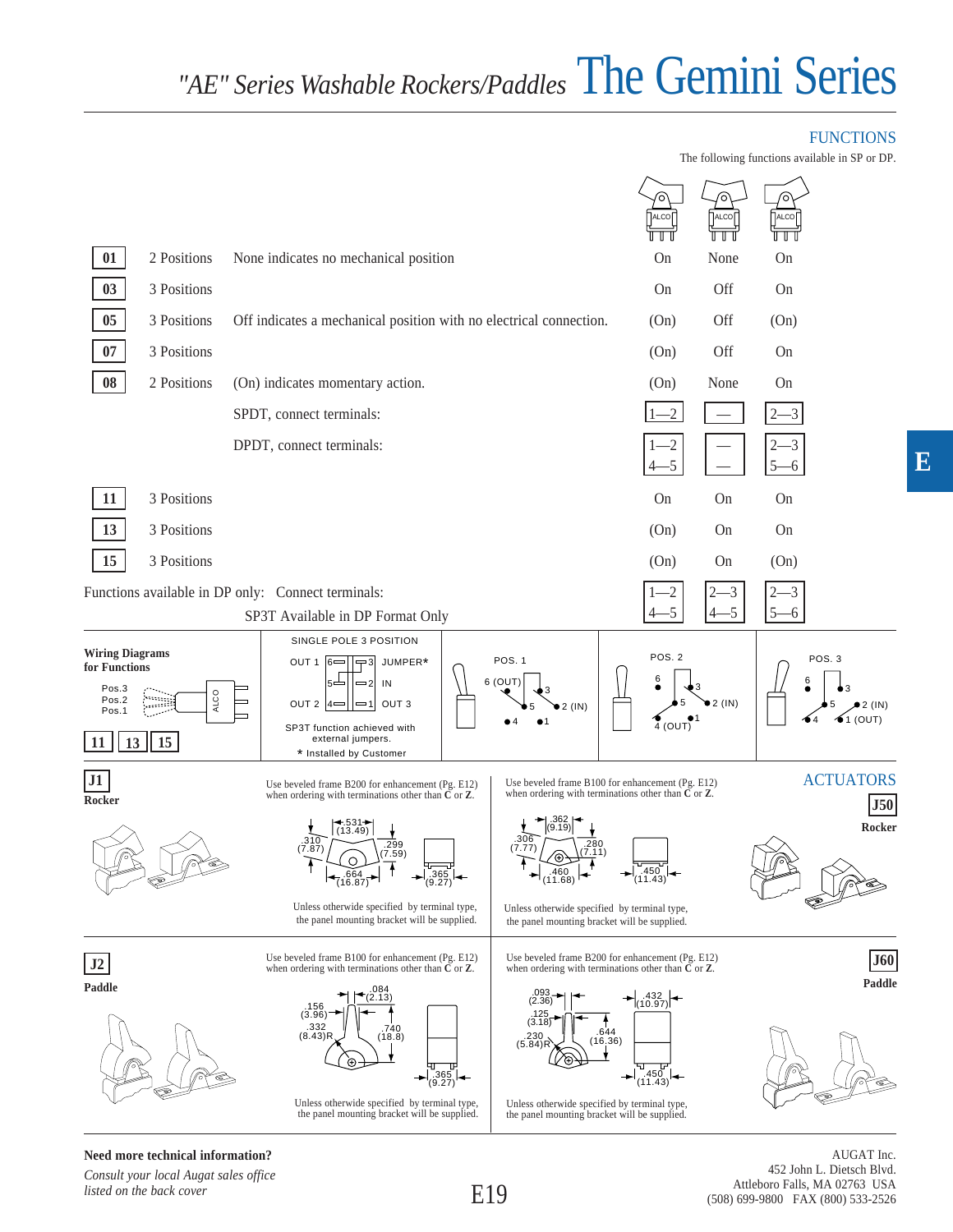# *"AE" Series Washable Rockers/Paddles* The Gemini Series



E20



AUGAT Inc. 452 John L. Dietsch Blvd. Attleboro Falls, MA 02763 USA (508) 699-9800 FAX (800) 533-2526

**E**